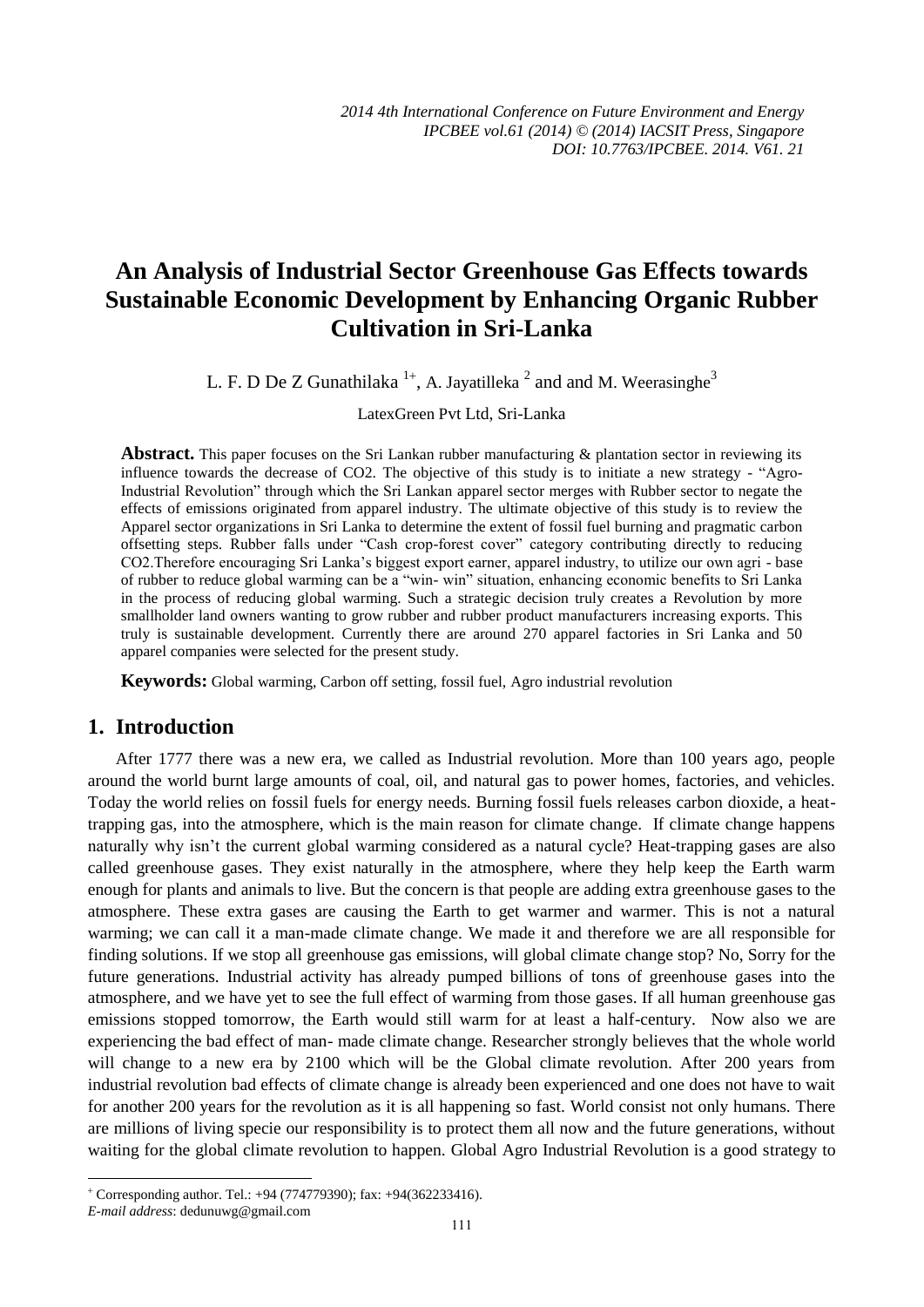explore, a new thinking, as a solution without compromising valuable agricultural exports to industrial exports. If every industry sector organization can support and go hand in hand with an agricultural cash crop like rubber it will offset the ill effects generated by industry. Such synergy between the two sectors can be considered as true Green initiative in enhancing human ecological sustainable development in the world. Businesses are always under competitive pressure catering to a changing market place. The market is global thus competition is also global. In present day manufacturing context where all businesses are facing equal competition only the most efficient will survive. It is encouraging to note that, today most businesses have begun to focus their attention on Global warming, climate change and energy consumption because these are the focal points in ecologically sustainable businesses. In early years of human existence there has always been a strong bond between human life and earth and its environs. With the industrial revolution this balance of mankind and environment started to crack showing disrespect to long term damage caused by our own selfish acts. Sri Lanka being predominantly an agriculture based country has three traditional cash crops in Tea, Rubber & Coconut. With increasing population their needs and wants incrementally rises and rubber industry will play a big role in future not as a source of food but by facilitating transport, health related and house hold items. In the future whole world depend on the speed of moving towards economic development. Transportation is a key factor for future development and therefore encouraging rubber as a cash crop derives economic benefits whilst helping to reduce global warming

Organically derived Natural Latex is a unique gift from Mother Nature, harvested entirely by hand. The liquid material is tapped and collected as an environmental friendly raw material. Organic rubber plantation also directly contributes to emission reductions as it emits less N2O from nitrogen application less N2O and CH4 from biomass waste burning and requires less energy, mainly due to zero chemical fertilizer use. For the last four years Latex Green has been seeking to take the leadership position in discussing green as that term applies to organic rubber latex mattresses and bedding component. The Sri-Lanka based company has leveraged its direct link to rubber tree plantation and the company's expertise in latex rubber Research and Development embarked upon a mission to introduce the world's first certified latex sleep products as a solution to emission reduction. Latex Green introduced the world's first bedding products to the US market by greening the entire global bedding market. The company has been working together for many years to promote naturally-grown raw materials in an environment-friendly way. This also entailed converting existing soil into a living organism which could bring forth plants without any artificial fertilizers. These types of eco-friendly yet economically viable, sustainable projects have to be encouraged as a solution to current global warming issue. The project aims at utilizing the land in an environment-friendly and economical way. Free land-to-rubber plantation conversion is an important land-use change in the world, for which the impacts on soil carbon stocks have hardly been studied. Deforestation and forest degradation in the tropics have been estimated to contribute 12–15% of the global anthropogenic CO2 emissions [1]. The majority of land-use induced CO2 emissions arise from the loss of above-ground biomass and to a lesser extent from decomposition of soil organic carbon [2], [3].For over a decade, evidence has been growing that accumulation of greenhouse gases in the upper atmosphere is leading to changes in climate, particularly in temperature. The average global surface temperature increased by  $0.6 \pm 0.20$  C $\degree$  over the 20th century and is projected to rise by  $0.3 - 2.50 \degree$  in the next 50 years and  $1.4 - 5.80 \degree$  in the next century Rubber tree crops, as in the case of forest trees are known to function as natural Sponges for absorbing carbon dioxide from the atmosphere. Carbon sequestration is achieved through the uptake of carbon dioxide from the atmosphere and its conversion into cellulose and organic matter. The rubber tree Heva Brasiliensis was first introduced as a crop for plantation agriculture many years ago from the wilderness of the Amazon Jungles. Hence, one can expect Hevea to behave as a typical tropical rain forest tree that would at least function as efficient as forest trees in C sequestration. Slow down soil C oxidation and Increase C fixation and storage. Such strategies include improved soil and water conservation practices such as leguminous cover cropping, application of organic manure, which helped in the increased enrichment of soil organic C by about 30 to 50% from about 1.9% C to 2.39% C in the lower depth of soils and 2.9 % C in the top soil. A large number of studies exist on the impact of tropical land-use changes on soil carbon stocks, especially on the conversion from forest to pasture, pasture to secondary forest, and forest to cropland [4]. Our present study focuses on the land-use change from free lands to rubber plantations in Sri-Lanka as an Organic crop to promote naturally grown raw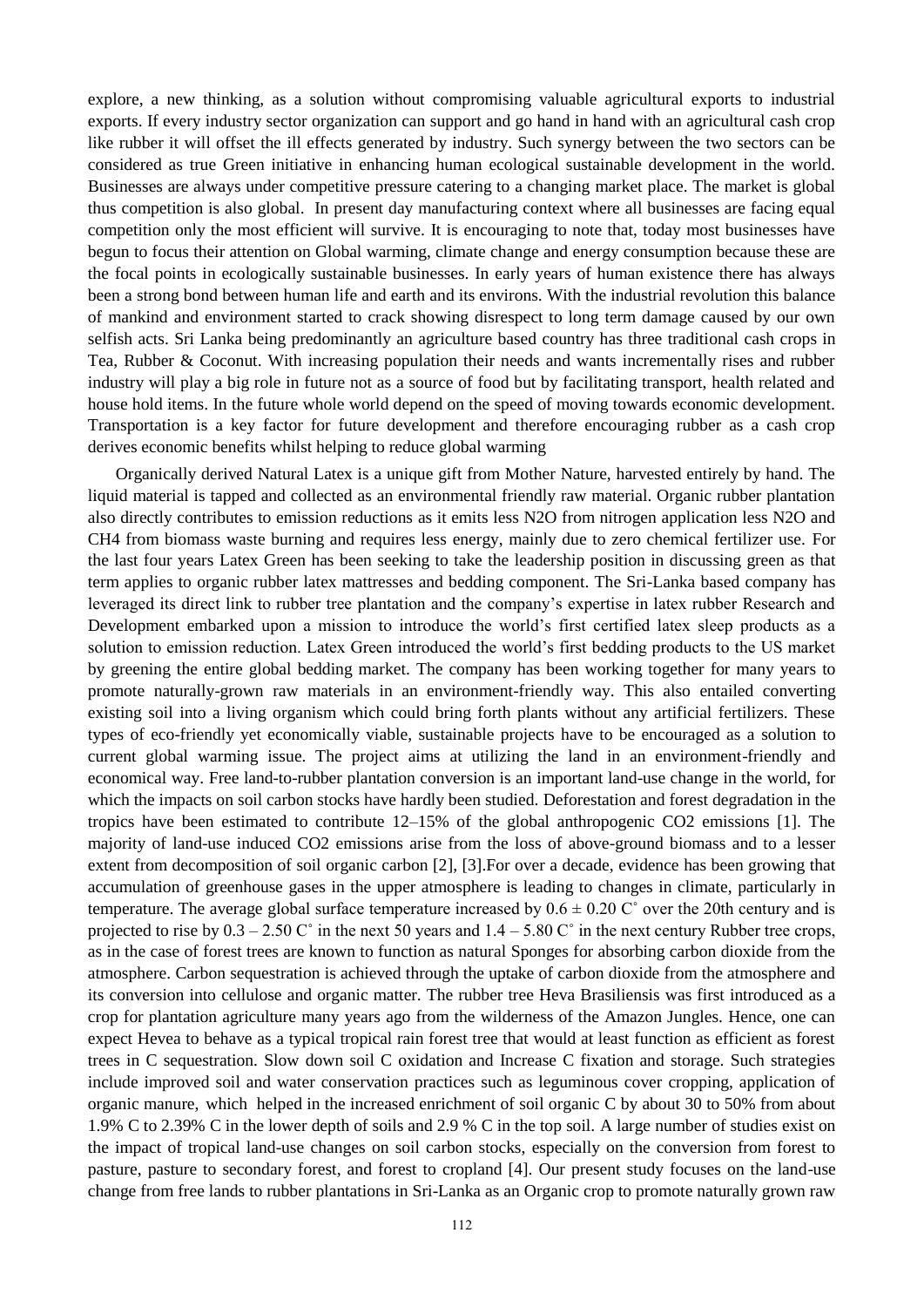material in an environmentally friendly way. Carbon sequestrations from rubber leaves 95%, carbon sequestration from rubber trunk 2% and roots also 2% and there are many significant environmental credits of NR such as ability to lock carbon both in biomass and rubber and functioning as self-sustaining ecosystem, annual leaf fall, branches, fruits, twigs, root hairs. Its main potential lies in its significant capacity to sequester CO2 in soils, and in its synergies between mitigation and adaptation. This potential is best utilized employing sustainable agricultural practices. 'Green credentials' for natural rubber over its synthetic rivals. Some may be confused it has some hidden energy in transportation and other processing stages. But the reality is in solar power other than fossil fuel burning. When comparing Material Energy consumption, GJ/tone, Natural rubber 16, Polychloroprene 120, SBR 130 Polybutadiene 108, EPDM 142, Polyurethane 174, Butyl rubber 174, Polypropylene 110.The data indicate the amount of energy required for manufacturing of raw natural verses Synthetic latex. It is happy to say that natural rubber enjoys a very considerable competitive edge in energy terms as compared with synthetics. Very thin rubber products, such as balloons and condoms, and open cells structured natural foam products will degrade naturally especially if they are subjected to natural sunlight. Natural rubber products show the bio-degradability under the natural conditions. Like other green plants, *Hevea brasiliensis is* carbon sink by virtue of the process of photosynthesis. The rate of photosynthesis differs between clones. It would appear that a rubber plantation is almost as effective during photosynthesis as a virgin forest in consuming the products of fossil fuel burning, as well as producing life sustaining oxygen. Understanding of global warming and corporate sector -attitude towards offsetting through Sustainable economic development is essential for a business to predict the future of the Organization. Today the pressure to -reduce energy consumption will come from the twin drivers of reducing fossil fuel burn that helps to reduce carbon emission and also to be cost competitiveness. Global warming has become familiar to many people as one of the most important environmental issues of our times. The accumulation of carbon emission in the environment is recognized as a major contributor to the problem of Global warming caused by greenhouse gas effect. Adaptation of green management practices and carbon initiatives required for off-setting as part of an Organization policy that helps to develop major strategies is likely to carry on well into the 21st century. The objective of this study is to answer the following Questions, what is the corporate sector awareness towards energy reduction for minimizing fossil fuel burning? , Researcher selected Apparel sector to find answers to the question because Apparel Organization covers the half of the Industrial exports of Sri Lanka and the most energy intensive sector. By now it should be clear that our environment is becoming ever less capable of sustaining the growing impact of our economic activities.

#### **2. Literager Review**

Improved estimates of the effects of these important land-use changes on soil carbon stocks are essential to the national Greenhouse gas inventories from the Conference of Parties of the United Nations Framework of Climate Change. Although the Intergovernmental Panel on Climate Change (IPCC) provides guidelines for the estimations of the ecosystem carbon fluxes arising from land-use changes, the IPCC tier 1 method assumes soil carbon changes to be zero for the conversion from forests to rubber plantations because of limited scientific knowledge [5], [6]. Two out of the three studies focused on the conversion from primary forests to rubber plantations in Brazil [7], [8] and both reported declines in the soil carbon stocks in 17- and 22-yearold plantations. Whereas in another review 0–30% decrease in soil carbon stocks were reported for intensified rubber plantations compared to Sweden fields in Southeast Asia [9].

### **3. Methodology**

A comprehensive literature review was carried to identify the factors that have given prominence for carbon emission. Detailed discussions and interviews were carried out with the experts in the industry to gather their views to identify and verify the factors identified. In the first step, questionnaires, interviews, emails, observational studies and literature were used as data sources. Questionnaires were filled by executives, managers and directors of apparel industries who were responsible for sustainability development projects and environmental related activities of their respective organizations. The feedback on the questionnaires was obtained through email or by visiting the company. The interviews were conducted when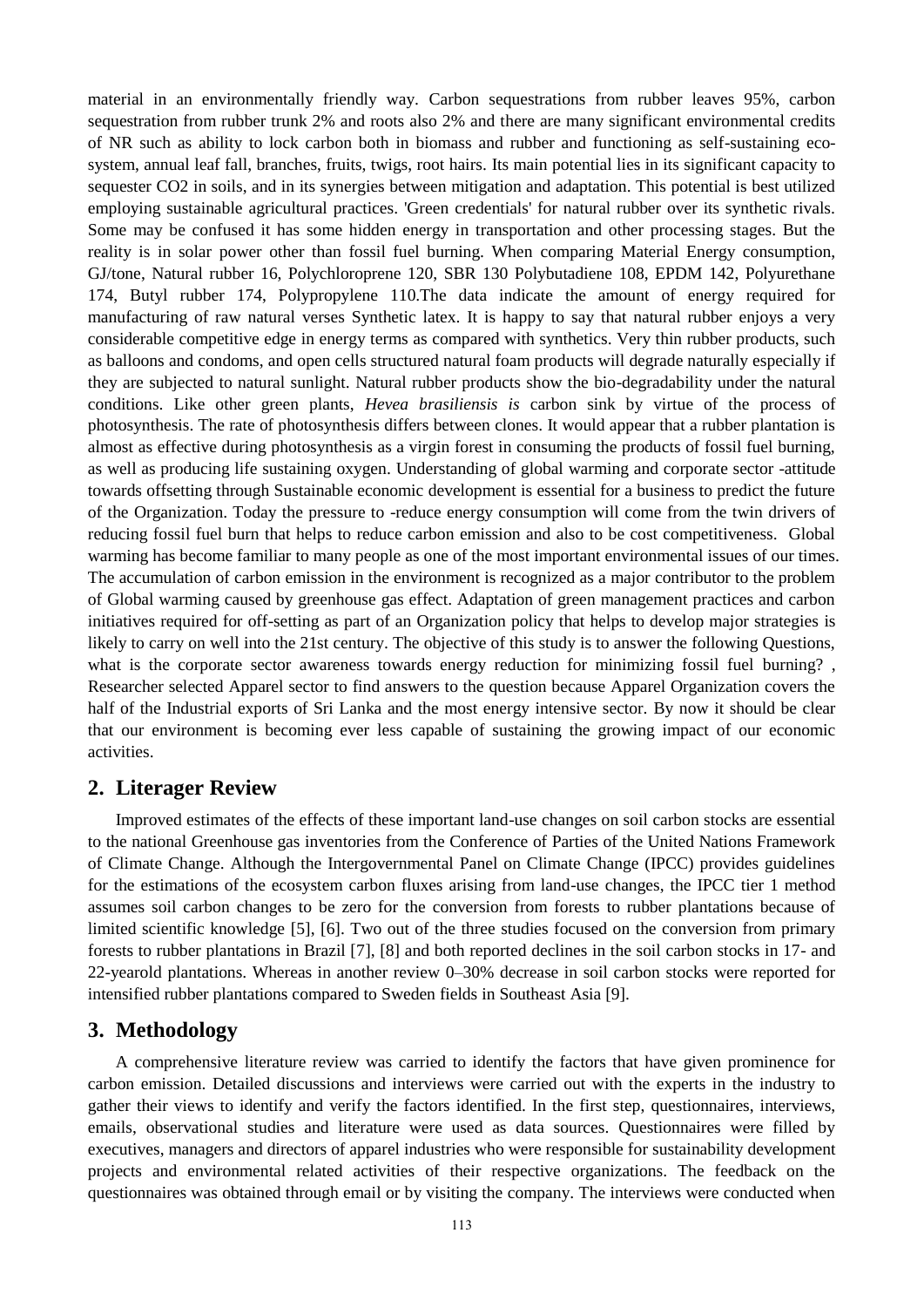the companies were visited and sometimes there were possibilities for observational study as well. The results from this methodology of study helped to gain an overall understanding about carbon emission and carbon off setting activities of the apparel industry. Currently there are around 270 apparel factories in Sri Lanka Therefore there is no reliable evidence on the current population size of the apparel factories in Sri Lanka. Among the ones in operation a sample of 50 apparel companies was selected representing various types of garments being manufactured and in different geographical areas. Collections of returns were completed in June 2013. Total 50 questioners were distributed among each industry out of which 40 valid questionnaires were returned.

#### **4. Result and Discussion**

In this Analysis a total of 40 usable samples were obtained. This sample consists of Extra Large, Large and Medium size Organizations with mix of Combination. This implies that the respondents represent the whole view of Apparel sector. Return from the research reveal that in Table 1 is arranged according to the Mean values from maxim to minimum questions asked on the subject of cooperate sector burning fossil fuels towards greenhouse emission. According to that arrangement, it clearly mentions that one factor which is Mean 4.6, Question was ,*Do you believe that Apparel Industry will face a "big challenge in future'' due to carbon emission originating from the industry?* That's indicate all respondents fluctuate closed to strongly agreed levels. Standard deviation of 0.632 is also clearly explained that all respondents' ideas fluctuate within very close tolerance. According to above figure, that's indicate that All

|                                                 | N  | Min | Max | Mean | Std.  |               |
|-------------------------------------------------|----|-----|-----|------|-------|---------------|
| Electricity usage directly effects              | 40 |     |     | 4.20 | 1.067 |               |
| Big challenge in the Future                     | 40 | 3   | 5   | 4.60 | .632  |               |
| Initial cost converting existing to alternative | 40 |     | 5   | 2.18 | 1.083 |               |
| <b>Cost Saving</b>                              | 40 |     | 5   | 3.10 | 1.257 | 5             |
| Future sustainable practices                    | 40 |     | 5   | 4.08 | .944  | 4             |
| Definite standard for emission reduction        | 40 |     | 5   | 4.23 | 1.165 | $\mathcal{D}$ |
| Valid N (list wise)                             | 40 |     |     |      |       |               |

Table 1: Descriptive data analysis for Fossil Fuel burning

respondents attitudes towards "Big challenge" is a positive one, that's mean all agreed Impact of Greenhouse gas emission will be a big problem in future. The second highest mean is 4.23 which indicate that, *is it better if a "Definite Standard" for emission reduction can be develop in the future for the Apparel industry?* Which also foaling within the Agreed and strongly agreed level. Stranded deviation 1.165 is also clearly explained that all respondents' ideas fluctuate within close tolerance. Third highest is 4.20, it comes under the question of, *Do you strongly believe that electricity usage directly effect to the greenhouse gas emission?* This is foaling within the Agreed and strongly agreed level. Stranded deviation 1.067 is also clearly explained that all respondents' ideas fluctuate within very close tolerance. The fourth highest mean is 4.08; the question related to that is, *do you believe that future sustainable practices should have to be initiated on emission reduction?* Which also fluctuating within the Agreed and strongly agreed level. Standard deviation 0.994 also clear that, all respondents are varies among narrow limits. With considering to above mention three questions, we can conclude that every leader in Apparel industry strongly believe that, greenhouse gas effect is big challenge for the industry due to High amount of Energy usage and All expecting for definite standard to control this issue in near future through sustainable economic developments. The fifth highest mean is " Cost saving", The question asked was *Do you believe that saving energy is one of our sustainability initiative, but the reality behind that is cost saving?.* This is foaling within the range of neutral. It is clear that All organizations focus to direction. Long term objective is cost saving, but ultimate objective may be cost saving. The sixth mean is 2.18, it can categorized under strongly disagree to disagree level. The asked Question was *"Do you not have any interest to convert present energy to alternative because initial investment is too high?* Standard deviation also cleared that all comments are falling in a narrow limits. The last two factors cleared that Apparel industry leaders like to go with new strategies and alternative souses instead of traditional fossil fuel burning. Further *F*-test revealed a significant effect of group,  $F(8, 31) = 2.284$ ,  $p = 0.047$  and it shows significant relation between fossil fuel burning and greenhouse gas emission.